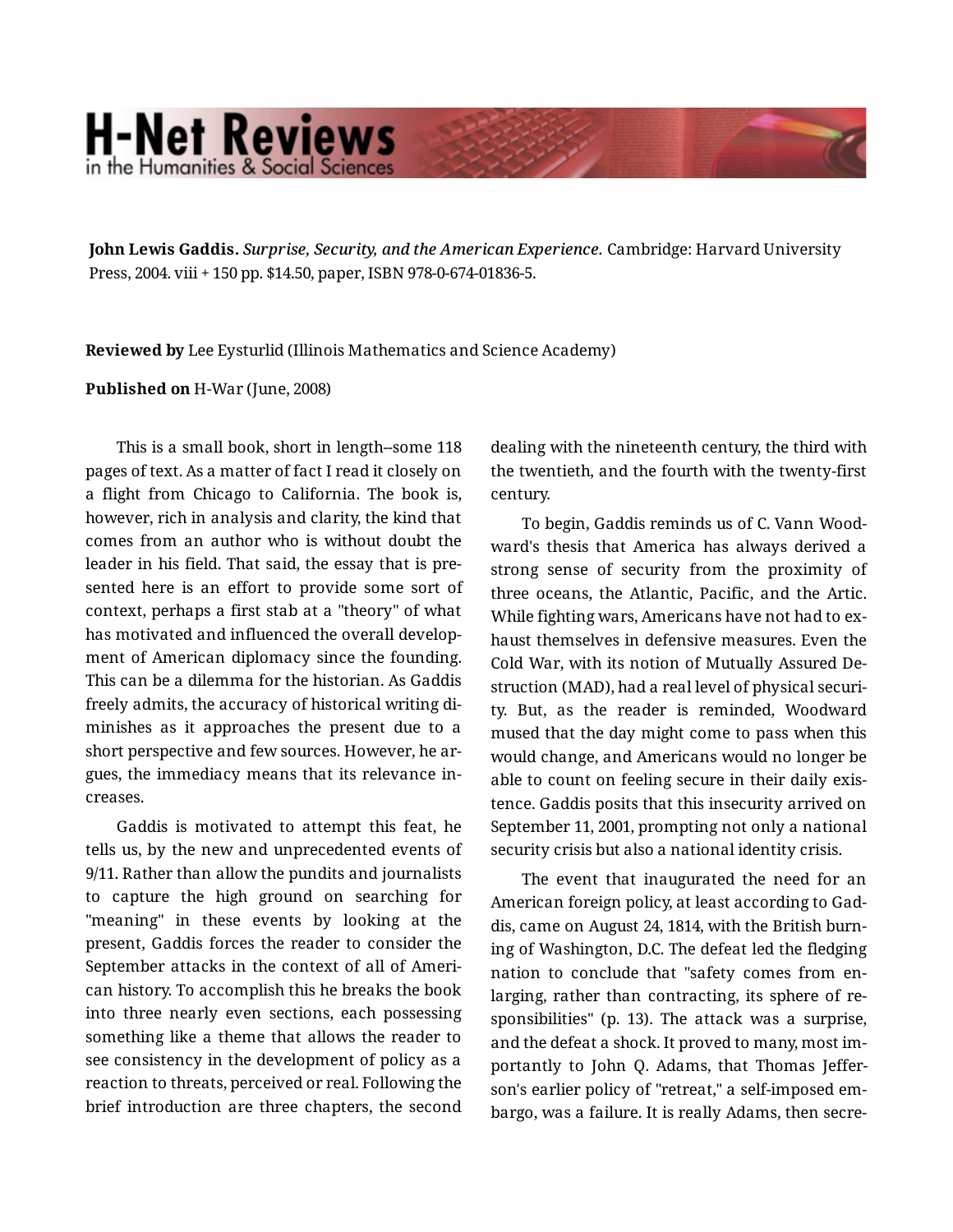tary of state to James Monroe, who is cast as the hero here, creating a method "by which expansion could be made to provide security" (p. 15). Gaddis also introduces three key terms: pre-emption, uni‐ lateralism, and hegemony.

Initially the United States resorted to "preemption" since it was surrounded by potential ene‐ mies: England, Spain, Native Americans, and pi‐ rates. For example, Adams used Andrew Jackson's execution of two British citizens accused of orga‐ nizing raids into American territory as a reason to take action. The United States had the right to act (pre-emption) in the area of a failed state (Spanish Florida) in order to protect itself. The same reason is given for dealing with the Native Americans; se‐ curity came with removal. The Mexican Southwest is seen as a derelict state, and U.S. security required control of the Pacific coast and Texas to prevent European intervention. Polk followed Adams in a "pre-emptive war." Some sixty years later Dewey's attack at Manila Bay pre-empted the Germans or Japanese from taking the Philippines. Gaddis cites the famous quote by Theodore Roosevelt that a civilization that loosens its binding ties "may force the United States, however reluctantly ... to the ex‐ ercise of an international police power" (quoted, p. 21). And thus the justification for the Platt Amend‐ ment (1901) and the Panama Canal.

John Quincy Adams also set the stage for act‐ ing unilaterally. He favored no alliances in peace‐ time, except interaction through treaties and trade. As examples of the avoidance of long-term commitments to any one country, Gaddis cites the Monroe Doctrine and John Hay's Open Door Poli‐ cy for China. Adams also clearly saw that without a single unified state, America would be subject to endless petty fights like its European antecedents. Borders were set to the north (Canada) from mutu‐ al exhaustion and agreement, and to the south (Mexico) due to racism. Hegemony, as Adams de‐ fined it, meant secure borders and their proximi‐ ties, but not going out into the world "in search of monsters to destroy" (p. 110). Adams's legacy, as

perhaps the greatest secretary of state, was to last until the Second World War and new geopolitical realities.

In the second section Gaddis moves directly to the Second World War. He allows that while there are some similarities between 9/11 and the Japa‐ nese attack on Pearl Harbor, there are many criti‐ cal differences, such as the latter representing an attack by the military forces of one legitimate state against those of another. But the war that Franklin D. Roosevelt (FDR) declared was rather different than the one declared by George W. Bush. FDR declared a national mobilization that would affect all Americans. Bush asked for a partial one, to effect a "global police action against terrorism" but not change Americans' day-to-day lives (p. 37).

Gaddis here suggests that 9/11 was in many ways more similar to the attack of 1814 than to Pearl Harbor, and that Bush's reaction more close‐ ly resembled Adams's ideas of pre-emption, unilat‐ eralism, and hegemony than it resembled the course taken by FDR. A key difference was that FDR had to consider America's increased vulnera‐ bility as a result of the transportation revolution. Roosevelt's responses were also different from the course plotted by Woodrow Wilson, who clearly looked to intervene in a war that posed no real threat to American national security. Rather, Gad‐ dis sees Wilson as an anomaly, and his efforts at creating a world system a short-lived failure. Roo‐ sevelt, by far the better president, accepted the need for America to engage in a system of interna‐ tional security, but he always kept his "proclaimed interests from extending beyond actual capabili‐ ties" (p. 47).

The realities of the Second World War now made the old unilateralism impossible, as Gaddis points out. First, the United States was under at‐ tack on two fronts, and FDR intended for the bulk of the fighting to be done by allies (Great Britain and the USSR), supplied by the "Arsenal of Democ‐ racy." Allies had been born of necessity rather than affinity, so FDR worked at the apparently inconsis‐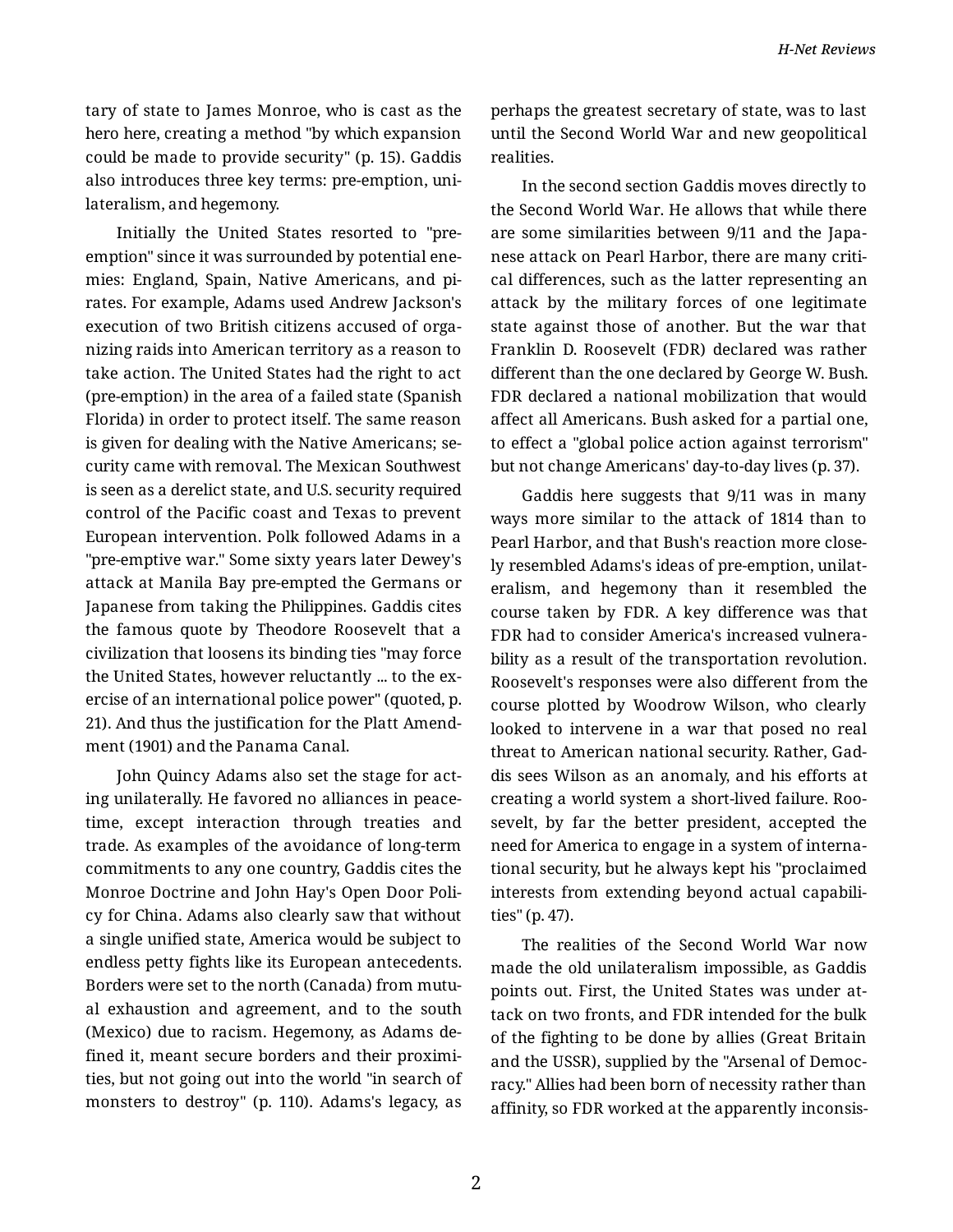tent idea that national interests could be embed‐ ded within a "cooperative multilateral frame‐ work." His creation of the United Nations, with Chi‐ na as a surrogate vote (and the idea of a Security Council veto), and the Bretton Woods system were meant to retain, respectively, American political and economic dominance. When it finally became clear that the USSR would be the next enemy, why did America not take pre-emptive action? Gaddis offers that because such action carried the risk of the United States losing the moral high ground, if there was to be a war, FDR wanted the Russians to fire that first shot.

The Cold War saw a continuation of sorts of the changes that had come about during the previ‐ ous war. For America, again the challenge was to maintain its interests without firing the first shot. Although the Truman Doctrine might have amounted to that shot, the Marshall Plan saved matters. By offering assistance to all, including Eastern Europe and the USSR, who refused it, the United States gained the moral high ground. Also, the horrendous potential of nuclear weapons made military pre-emption unthinkable--hence John F. Kennedy's reluctance during the Cuban Missile Crisis. Gaddis believes the Cold War result‐ ed in an "asymmetry of legitimacy," or two spheres of influence, which established American hegemo‐ ny as the better of two options compared with the Soviets (p. 64). To maintain it required a near end to pre-emption and unilateralism.

Moving into the present, Gaddis's argument is at the same time insightful and dated. Since the book came out in 2004, events on the ground have compromised his observations concerning Bush's foreign policy and the invasions of Afghanistan and Iraq. That said, this reviewer believes that Gaddis makes a very evenhanded assessment of Bush's goals, as well as his potentially numerous failures, in light of historical precedent.

Gaddis starts with things that are not always made evident. First, the surprise attack on 9/11, was importantly different from those on Washing‐ ton in 1814 and Pearl Harbor in 1941. The perpetra‐ tors were not from a state or in uniform, but rather, as he puts it, a gang. Also, the damage they inflicted was out of proportion to the resources de‐ ployed--nineteen lives and a few hundred thou‐ sand dollars--a real shock. The 9/11 attacks were truly novel in that they changed our notion of se‐ curity and how to maintain it. The Cold War sys‐ tem and its outcome had bred a certain compla‐ cency toward threats. As a result, the power of the state itself was in many ways diminished, and America under the Clinton administration moved to a diplomacy that assumed this new "peace" was perpetual. Without doubt, 9/11 would force the United States to reassess its assumptions about se‐ curity at all levels. To understand the response that came out of this, Gaddis makes use of Bush's report on national security and the West Point speech of June 1, 2002.

Again, the three terms re-emerge: pre-emption, unilateralism, and hegemony. As most will recog‐ nize, Gaddis has now tied Bush into the continuum that he sees in American diplomatic history. For him Bush is in many ways more similar to John Quincy Adams (although not nearly as successful) than to FDR or others. Bush is (or maybe now, was) willing to be pre-emptive in his effort to confront terrorism. Even the attack on Iraq, whether it was right or wrong, is cited as a pre-emptive effort to forestall a future terrorist attack. The establish‐ ment of a democratic Iraq would, theoretically, pre-empt future terrorism by eliminating the moti‐ vation for so many disgruntled young Muslims. Bush is unilateral, obviously, in his willingness to go it alone, contrary to UN or general world opin‐ ion. Finally, Gaddis says, Bush's policy is ultimately based on American economic and military hege‐ mony and the assumption that the world would prefer an American policeman to a series of local oppressors.

The assumptions behind this policy have the potential to backfire, as Gaddis points out, because they go too far and assume too much. American

3